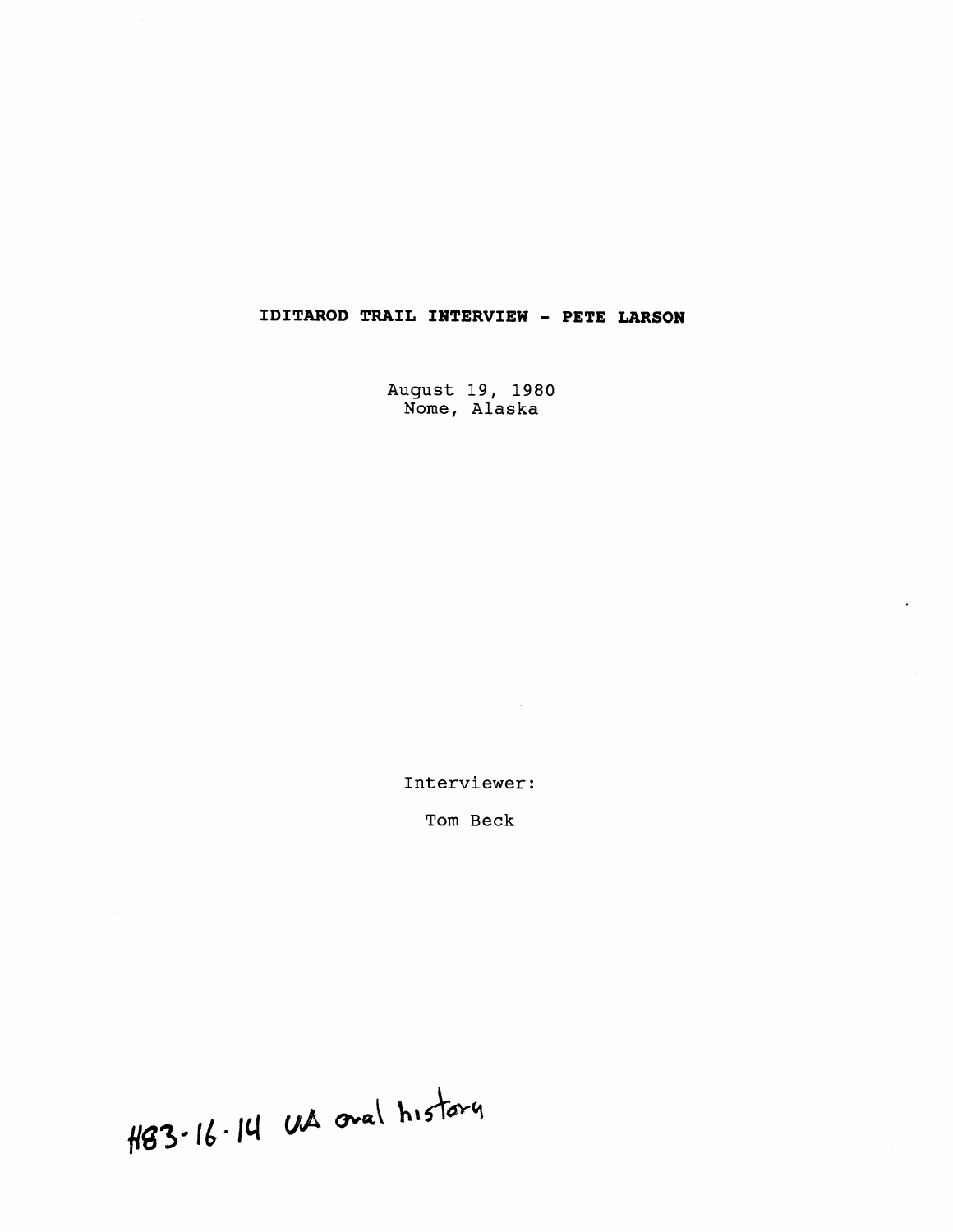## **AUGUST 19, 1980** - **PETE LARSON**

(Tape No. 1 of 1, Side A)

## **INTRODUCTION**

INTERVIEWER: This is an Iditarod National Historic Trail interview with Pete Larson of Nome, Alaska. The interview was conducted at Pete's home at the Senior Citizen Housing in Nome on August 19th, 1980. The interview was conducted for the Bureau of Land Management by Tom Beck.

Pete was born in Teller, Alaska, and came to Nome around 1905. He mushed dogs for many years and also worked for the U.S. Smelting Company.

(Off record at Log No. 0052) (On record at Log No. 0152)

## **INTERVIEW**

| Q            | So you were born in Teller.                                 |
|--------------|-------------------------------------------------------------|
| $\mathbf{A}$ | Yeah.                                                       |
| Q            | And came down here to the Nome area when?                   |
| $\mathbf{A}$ | Oh, well, I came '05 or '06.                                |
| Q            | To Nome?                                                    |
| $\mathbf A$  | Yeah.                                                       |
| Q            | Did you ever run dogs around these trails at all?           |
| A            | Dog mushing.<br>Oh, yes.                                    |
| Q            | Did you?                                                    |
| $\mathbf{A}$ | Yeah. But lately I haven't.                                 |
| Q            | Yeah. We're trying to sort of                               |
| $\mathbf{A}$ | Uh-huh (affirmative).                                       |
| Q            | We're trying to get -- establish some of the trails and     |
|              | where the trails were, like from Nome to Golovin. And did   |
|              | you go in that area?                                        |
| A            | That trail's all right. But sometimes I go by White         |
|              | Mountain, like from Golovin to White Mountain then over to  |
|              | Solomon then on the ice.                                    |
| Q            | Yeah                                                        |
| A            | From Solomon to Nome here.                                  |
| Q            | Mm hmm (affirmative).                                       |
| $\mathbf{A}$ | And latter part of March or first part of April, if the     |
|              | lake $-$ yeah.                                              |
| Q            | The ice was -- was the ice bad around in that Golovin Bay   |
|              | there sometimes?                                            |
| A            | Oh, yeah, the ice is all right. Only thing, sometimes, high |
|              | water along the edges makes it kind of -- if it's not too   |
|              | cold, it makes it kind of watery along the edges of the     |
|              | beach or lagoon or whatever it is. Yeah.                    |
| Q            | You never ran the mail then? You never carried mail?        |
| A            | No. Not me.                                                 |
| Q            | Hmm. Pete did.                                              |
| $\mathbf{A}$ | This guy over here used to carry mail.                      |
| Q            | Yeah.                                                       |
| $\mathbf{A}$ | Pete Curran.                                                |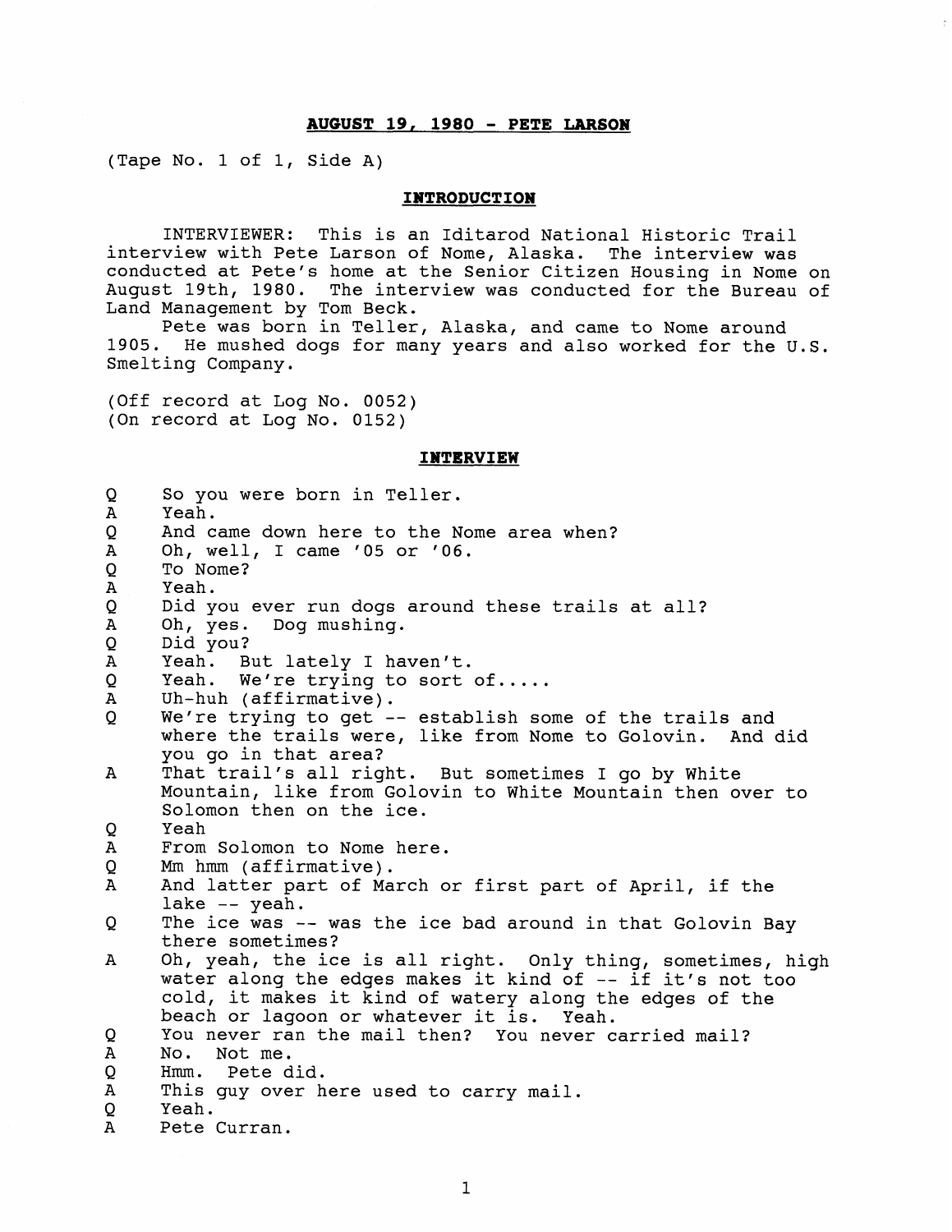Q Yeah. Yeah. All the way from Unalakleet to Nome here. A Did you ever stay in any of the roadhouses there? Do you O remember those? Between here and, say, Golovin? A I was at -- in Golovin. And Safety Roadhouse, now, down there, that used to be the roadhouse, early days. Yeah, the Safety Roadhouse? Q Yeah. А That was old.....<br>It's down there now.<br>That was old Charlie..... Q Ά Q It's about 22 miles. Were you down there? Α Q Yeah. Mm hmm (affirmative). Now, is that Charlie Dalquist that ran that down there?  $\overline{A}$ Yes. Yes. Years ago, yeah. **Mm** hmm (affirmative). O Α Over 20 years ago. When you came down here in 1905 or so, did you come right Q down to Nome, or were you down in.....<br>No, I come -- like I told you, I came from up that way.  $\mathbf{A}$ Mm hmm (affirmative). But did you stay -- settle here in O Nome, or was it some of the other villages around? A No, I been living here. Mm hmm (affirmative). Do you remember any of the other O roadhouses down there? Well, of course, Pete Curran's dad had one, didn't he, down at Solomon there? Yeah. Yeah, they used to have one there. His father, Pete A Curran, Sr. Mm hmm (affirmative). Q I don't know how long ago he died, 10, 15 years ago maybe. Α How about at Topkok, was there one there? Topkok Head? Do O you remember? No. There was some people living there all right at that Α time. It was 20 years ago. Mm hmm (affirmative). Q A Or more. How about did you get to Bluff? Q Α Huh? Get to Bluff at all? You ever been to Bluff on dogs? Q Yeah, I been down to Bluff. Over the hill, yeah. Not Α around the bluff, no. Hmm. You don't remember whether there's a roadhouse there, Q do you? No. А O Yeah. Used to be some farmers there, but I don't know if there's А anybody down there or not now. I don't know. O Somebody said, I think it was..... Huh? Α Q I think John Bahnke was saying that there was one called Sharuk (ph). Do you know where Sharuk (ph) is, or Sharook (ph)? Somewhere around, I think, Topkok? You remember that name at all? А That man is -- they've been there around -- by Bluff, I guess, years ago.